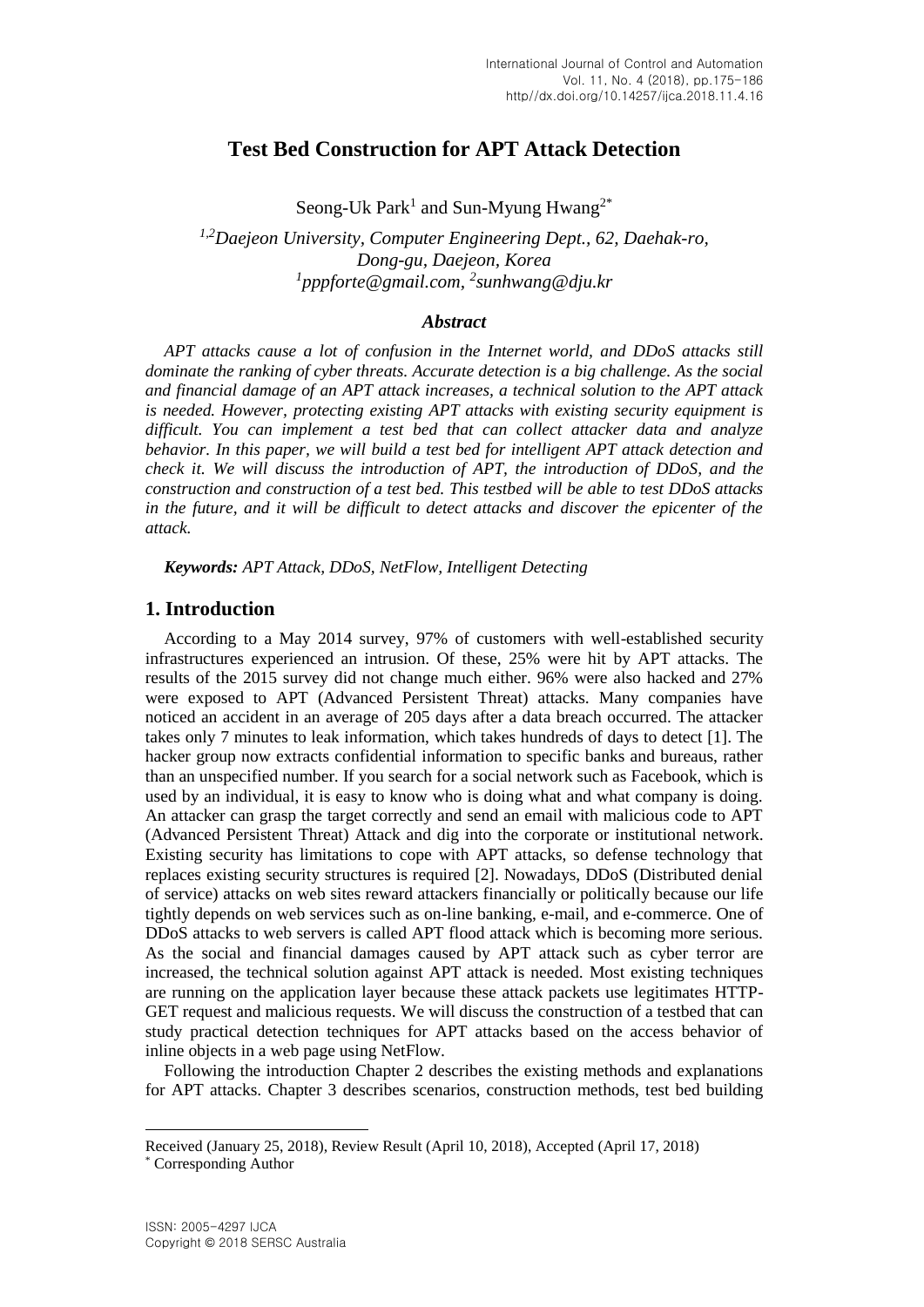environments and construction methods for test beds. Chapter 4 describes the APT attack simulation system, "Netbot", and describes the components and attack methods of Netbot.

# **2. APT**

## **2.1. APT Attack**

The APT attack, which is being used in cyber terrorism, cyber warfare, and hacktism, is expected to cause social and national threats in the situation of increasing cyber threats. It is used to infiltrate the internal system through the communication network for institutions, industrial facilities, companies, financial institutions, *etc.*, and hide it for a while. In other words, it is not a way to extract information just like a conventional hack, but a type of malicious code that is a kind of hide-and-seek type that waits for some time after an intrusion and disables security, collects information and then spills out [3, 4]. Malicious code can be created to prevent detection by existing antivirus programs, and unlike viruses that propagate themselves, it does not generate a lot of traffic, so monitoring of network administrators is easily avoided. This threat is a threat caused by IT technology such as malicious code, vulnerability, hacking, *etc*. [4], which does not rely solely on simple technology but maneuvers directly on target and attempts various attacks based on it. In addition, major information leakage, control system attacks, and cyber weapons are spreading globally, and threats to APT attacks targeting major information facilities are intensifying, leading to greater social risks. These APT attacks are characterized by intelligent attacks on specific targets. APT attack methods use vulnerable attack methods such as unknown vulnerabilities, zero-day vulnerabilities, system destruction, spear phishing with social engineering techniques, and watering holes. Stuxnet, Operation Aurora, Night Dragon, and EMC / RSA attacks are typical examples of APT attacks [5, 6]. In general, APT attack has the characteristics such as advanced, persistent and threat. The stage of APT attack is as fallows;

### **2.2. The Stage of APT Attack**

**2.2.1. Advance Preparation:** Prepare the target to attack. How to infiltrate attack targets and customize malicious code and send them by e-mail or file transfer to prepare and find ways to infiltrate. Once this process is complete, it will infiltrate.

**2.2.2. Internal Network Intrusion:** The infiltration process causes an attacker to infect vulnerable systems with malicious code and infiltrate the internal network. Usually, malicious code is infiltrated by secretly attaching malicious code to the employee's PC or e-mail that does not use the vaccine.

**2.2.3. Internal Activity:** It collects information or collects information on the internal system, such as collecting information on unprotected systems, interrupting system operation, and disturbing the system. This process is difficult for the target to be attacked.

**2.2.1. Goal Achievement:** As the attacker's base, the ultimate goal is achieved by disrupting data transmission and system operation and destroying equipment. As a result, the object will be seriously damaged due to the system being disabled or leakage of personal information.

Therefore, various event information on host network and legacy node have to analyze and detect the anomaly cased of attacker on Netflow against advanced APT attack.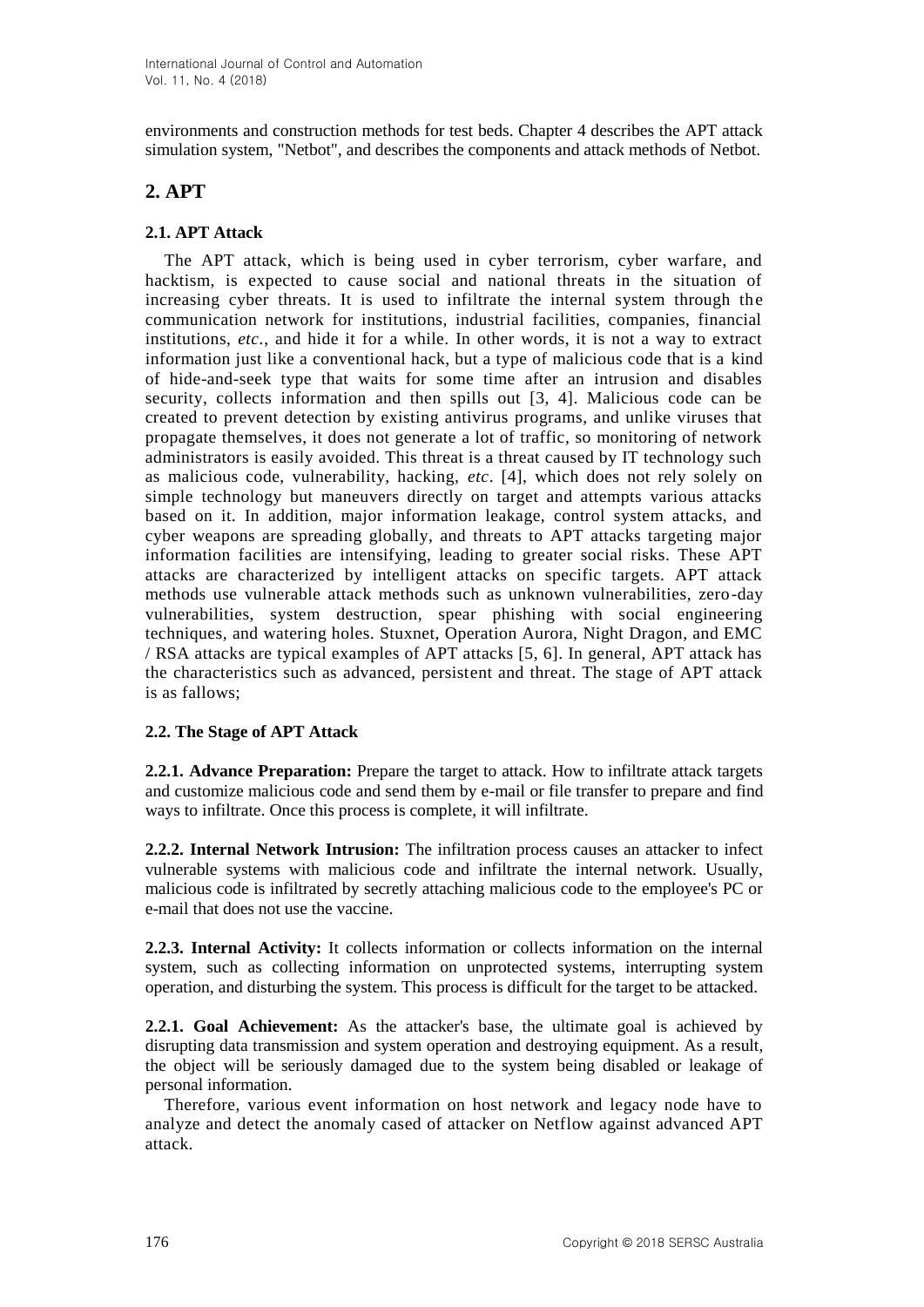### **2.3. DDoS Attack Technique**

One of the APT attacks for DDoS attacks, is an attack by an attacker using a malicious code to infect a PC or other mobile device and send a huge amount of packets to a target server to paralyze the server. DDoS attacks are attacked by various methods such as UDP Flooding, TCP\_SYN Flooding, and HTTP Get Flooding [5] - [6]. UDP Flooding is an attack that sends a large number of UDP packets to the target server, making normal service impossible. It is not easy to prevent UDP from being an unconnected communication and because there is no singularity or pattern in the packet itself [7]. TCP\_SYN Flooding uses 3-wayhandshaking used in TCP communication. When an attacker requests a communication (SYN) to the server and receives a response (SYN +  $ACK$ ) from the server, the server does not send an acknowledgment (ACK) Makes space for connections in the queue. The attacker continuously attempts to make a new connection to the server in the Half Open phase, and the backlog queue is filled up to accept further connections It is an attack that cannot be done. Every existing HTTP GET flooding attack detection adopts a method that specifically analyzes the contents of the packet. Systems using these algorithms are located and operated in the input of particular website or the input of the web server. In this study, based on the net flow information collected from any network position, this paper proposes a method of detecting HTTP GET flooding attack. First, it is needed to examine the netflow information being generated when normal users accessing a web server. In other words, if profiling the behavior of a normal user well, it will be able to easily distinguish between HTTP GET flooding attack traffic and normal.

### **2.4. Traffic Majoring tool based on Netflow**

**2.4.1. FlowScan:** Based on the Netflow information, we draw a graph on the time axis of the network for each protocol application service for the desired period. It is also advantageous that most useful analysis such as Custom graph, Top AS usage, Top user and Raw flow dump are available. However, it is difficult to obtain statistical data other than visualized information.

**2.4.2. Cflowd:** Collect flow information from Netflow and save it as Arts  $++$  type file. Basically, you are only responsible for the collection, and you can use the Arts utility to get some statistical information in text form.

**2.4.3. MADAS:** It is a traffic measurement tool developed by Russia for measuring traffic between MIRNET and STARTAP. It is an ideal tool for real-time graphing and query interface. MADAS focuses on inter-country traffic arrangements. This is a unique feature not found in any other measurement tool, but it is suitable for the backbone network in that it analyzes traffic between countries based on the AS. The advantage of displaying the results of a query graphically is that it is vulnerable to the inability to analyze by application services.

**2.4.4. Flowtools:** Cflowd & Similar to ARTS. You can gather information from Netflow and get 20 predefined statistical information. It is possible to query from the Web using CGI, but it is basically a command-based program.

**2.4.5. NetFlow FlowCollector:** It is a commercial Netflow-based traffic measurement tool developed by CISCO. It collects, processes, and stores Netflow traffic from an export device. Stored data can be used by other Netflow applications, such as Netflow DataAnalyzer. Through the collection of functions called Thread and Filter, users can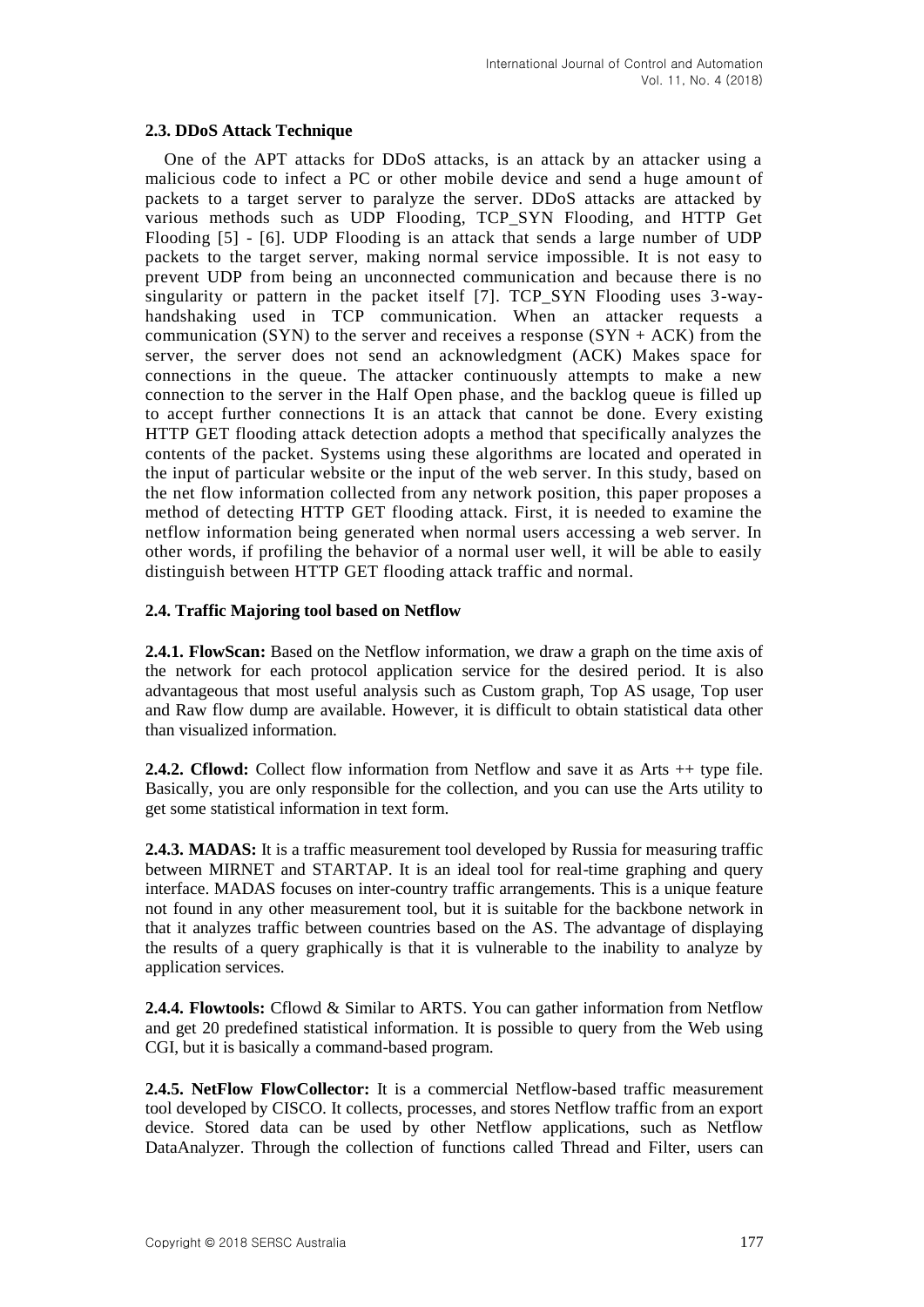save the information they want accurately and concisely at a low capacity, and can collect flows in various ways. In addition, data can be collected and stored by various methods such as port, host, AS, and protocol. However, it is very expensive because it is a commercial traffic measurement tool, and it is not easy to analyze raw data.

**2.4.6 Netflow DataAnalyzer:** It is a commercial NetFlow-based traffic measurement tool developed by CISCO that receives and visualizes NetFlow data collected, aggregated and stored by NetFlow FlowCollector. It is a format that receives data from the Netflow FlowCollector, so it is important how to set up and collect data in Netflow FlowCollector. It allows you to view data in various sets, and also provides special functions such as Time Slider, AS Drilling Down and Search. In the graph, there is a disadvantage that the whole traffic is not displayed on the time axis, the web is not supported and it is slow.

# **3. Construction of Test Bed**



## **3.1. Test Bed Scenario**

**Figure 1. Test Bed Scenario**

The We constructed the test environment contains Netbot in Figure 1. The Test bed can test which occurs various APT attacks based on possible scenarios. The C&C server has a separate IP network, attacking the web server by using one C&C server and one zombie PC. These series of attacks are configured to collect flows on the network using Netflow.

Actually test scenarios are as follows.

1. Netflow collects the flow of the current attack and stores it.

2. Check and analyze current network situation using "Flow Visualizer" through saved flow data.

3. Track network flow analysis and C&C server with Flow Visualizer.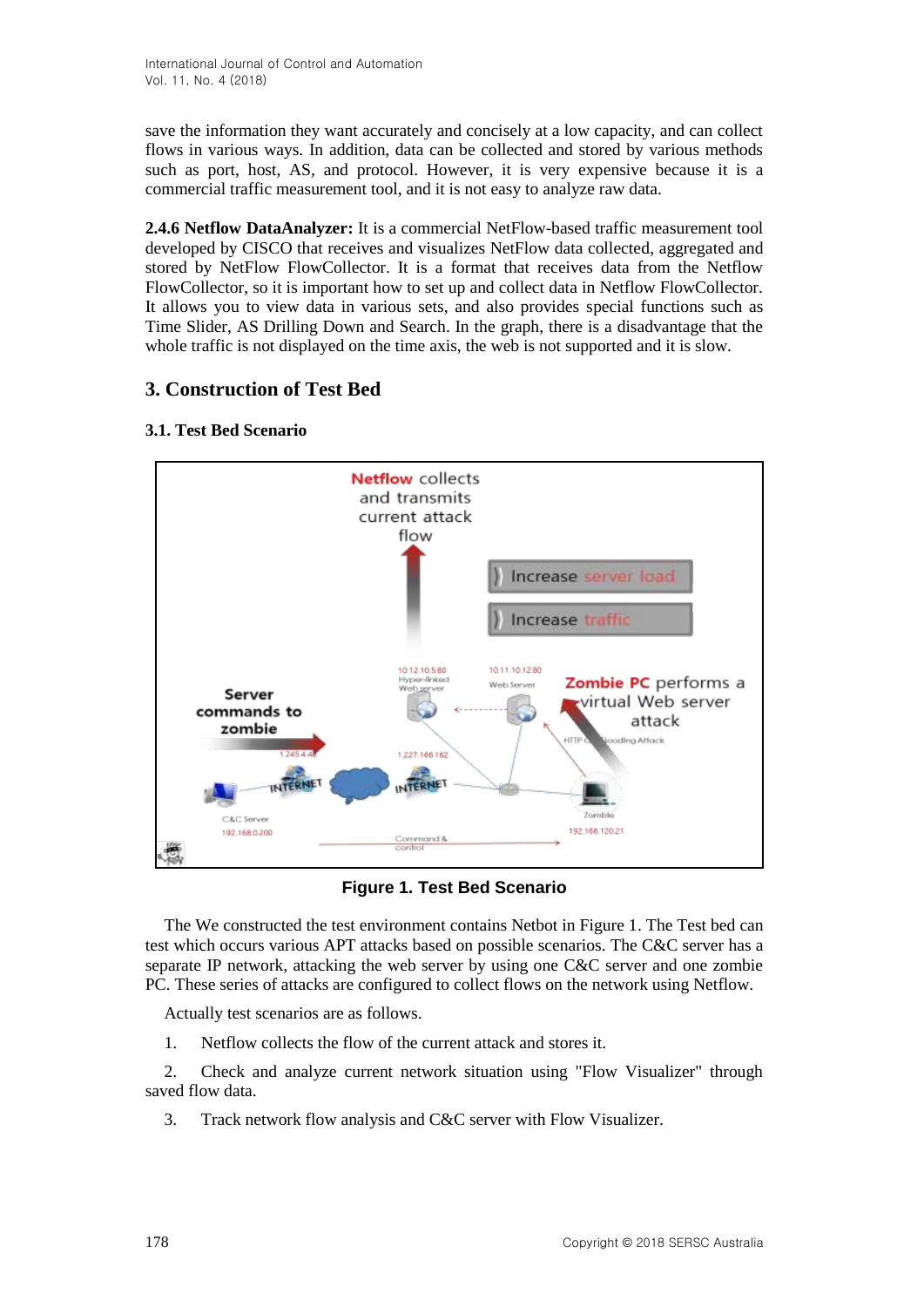4. Implementation and realization of intelligent security technique based on scenario test using intelligent surveillance system.



#### **3.2. Network Configuration**

**Figure 2. Network Diagram**

The network configuration of the test bed is shown in Figure 2. Each Web server, attacker, and zombie are both virtual machines on the main PC. We used 'vmware' for the virtual machine and 'Windows XP' for the operating system. The attacker infiltrates into the zombie PC existing in the internal network of Figure 2 from the external network, issues commands, and directs traffic to the web server and the hyperlink web server. On the other hand, the router located at the center of the testbed is configured to generate NetFlow information for inbound traffic through the interface to which the zombie host is connected. The related parameters for NetFlow operation are 'nosampled NetFlow'

Figure 3 shows the spec configuration of the testbed server, the attacker's PC, the zombie pc, and the server configuration. The attacker and the zombie PC are composed of a general PC. The web server to be attacked, the hyperlink web server and the Netflow device are composed of servers, which are mounted in the server rack and are operated in the server room Respectively. The server room is always at 18 degrees Celsius, and there are various types of servers such as Netflow collection server and black box server. We focus only on the equipment in the server rack shown in Figure 3.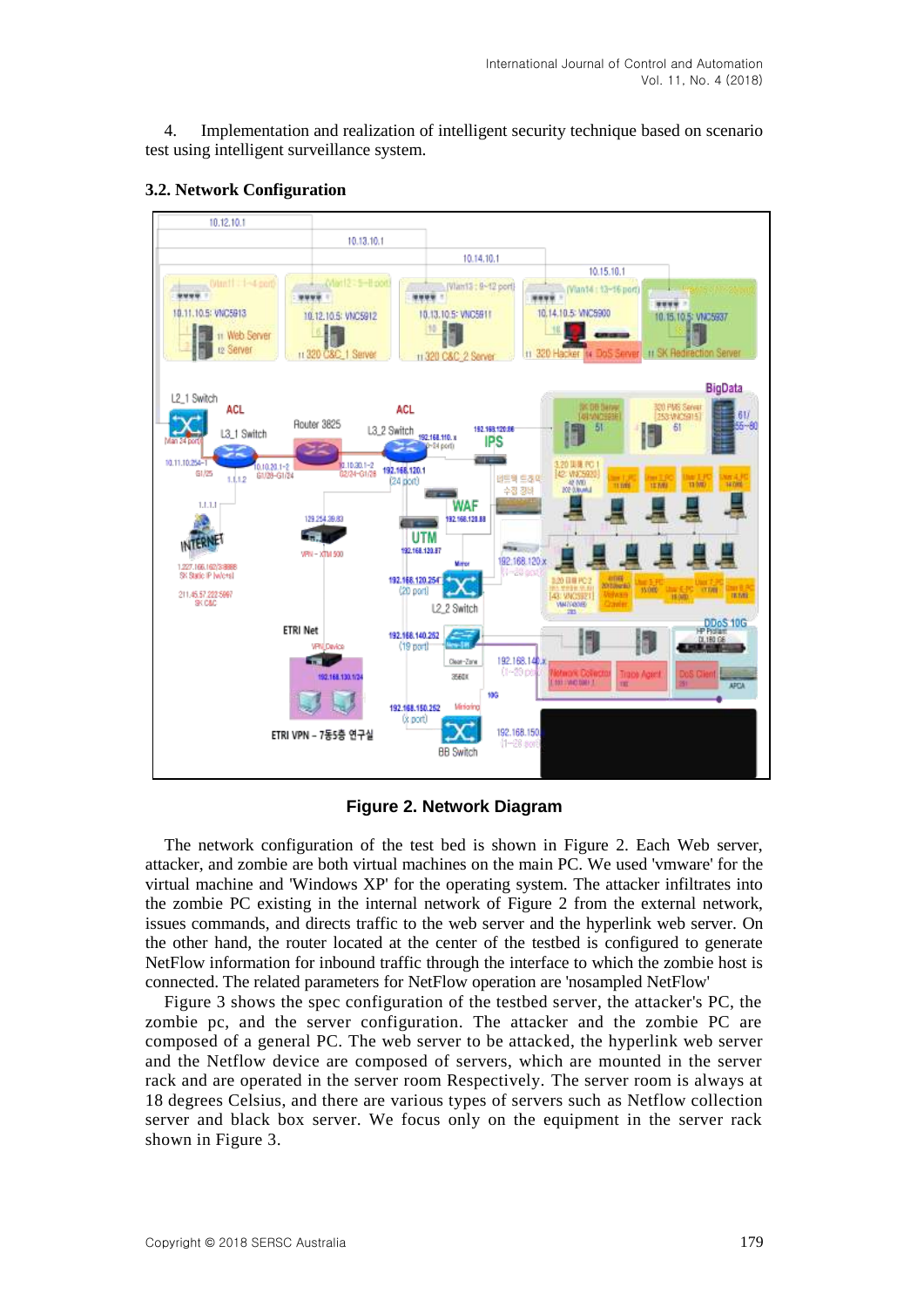International Journal of Control and Automation Vol. 11, No. 4 (2018)

|                                               |                                             | 하드뿐이 사항                                | 소프트웨어 사양              |  |  |  |
|-----------------------------------------------|---------------------------------------------|----------------------------------------|-----------------------|--|--|--|
|                                               | <b>KVM</b>                                  | 16至些                                   | - ADMIN/NETWORK       |  |  |  |
| 634039                                        | L32                                         | Cisco WS C3750G                        |                       |  |  |  |
|                                               | $SW_2$                                      | Cisco WS C2960G                        |                       |  |  |  |
|                                               | Admin Server[Legacy]                        |                                        | <b>Windows 7 Pro</b>  |  |  |  |
|                                               | Server                                      | CPU : Intel(R) Pentium(R) cpu @ 3.00G  |                       |  |  |  |
|                                               | DB Server [sk컴즈]                            | <b>RAM: 4096MB</b><br><b>HDD: 250G</b> | Windows XP Pro        |  |  |  |
|                                               | PMS Server [3.20]                           |                                        |                       |  |  |  |
|                                               | <b>KVM</b>                                  | 16至些                                   |                       |  |  |  |
|                                               | L3.1                                        | Cisco WS C3750G                        |                       |  |  |  |
|                                               | $SW_1$                                      | Cisco WS C2960G                        |                       |  |  |  |
| 化生<br>北上                                      | Update Server [sk컴즈]<br>& Web Server [3.20] |                                        |                       |  |  |  |
|                                               | Server                                      | CPU : Intel(R) Pentium(R) cpu @ 3.00G  | <b>Windows XP Pro</b> |  |  |  |
|                                               | China PC [sk컴즈]<br>& C&C_1 Server [3.20]    | <b>RAM: 4096MB</b><br><b>HDD: 250G</b> |                       |  |  |  |
|                                               | C&C_2 [3.20]                                |                                        |                       |  |  |  |
|                                               | Redirection Server [sk컴즈]                   |                                        |                       |  |  |  |
|                                               | Attacker [sk컴즈 & 3.20]                      | CPU : Intel(R) Core(TM) i5-2500        | Windows XP Pro.       |  |  |  |
|                                               | User [sk컵즈] & User_1 [3.20]                 | cpu @ 3.30G<br><b>RAM: 4096MB</b>      | Windows 7 Pro         |  |  |  |
|                                               | User 2 [3.20]                               | HDD: 500G                              |                       |  |  |  |
| User<br>User 1<br><b>Attacker</b><br>& User 1 |                                             |                                        |                       |  |  |  |

**Figure 3. Spec of Test Bed**



**Figure 4. Testbed Components**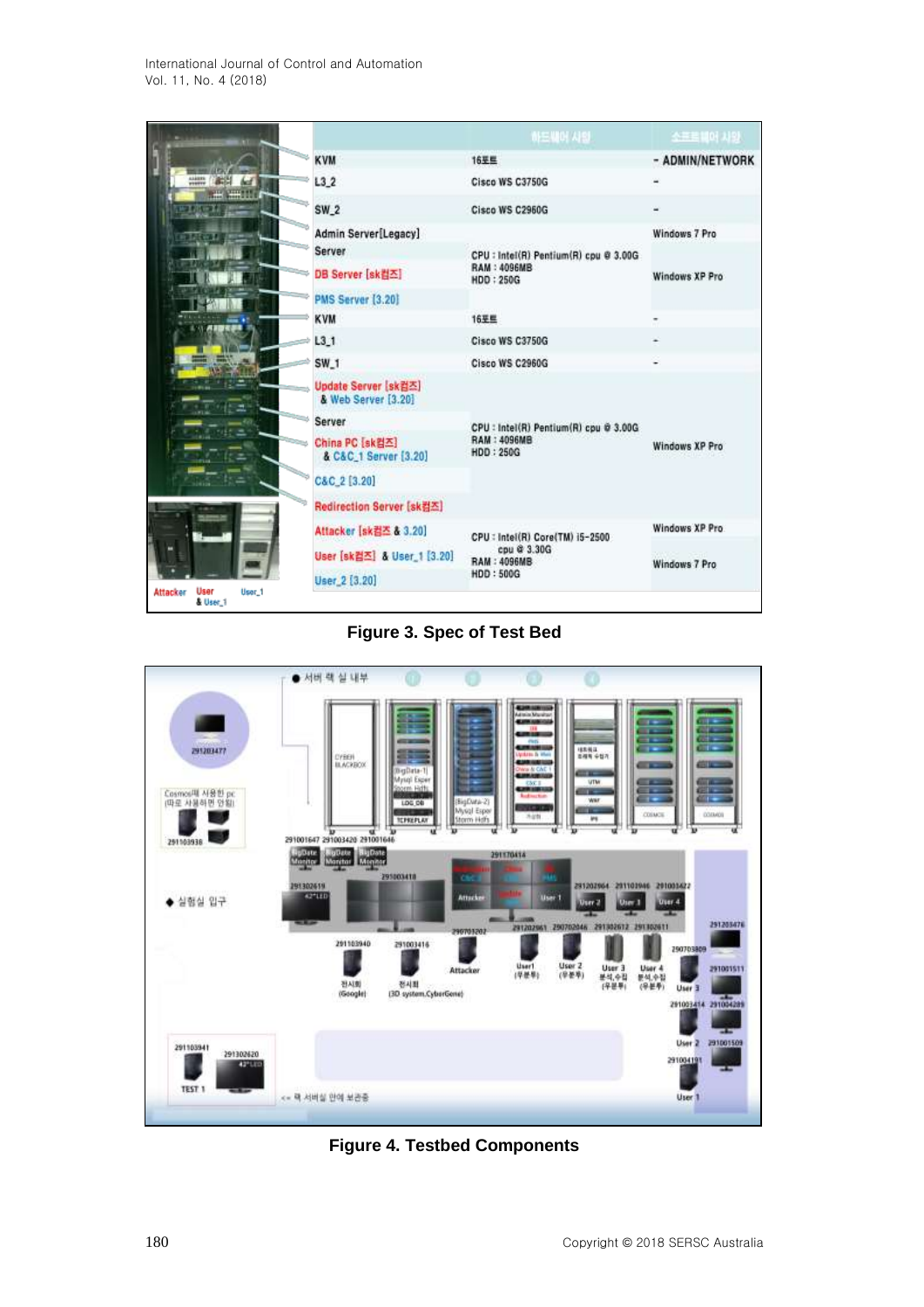## **4. APT Attack Simulation System**

### **4.1 Netbot**

| 風<br>Online PC                                 | 鼿<br>DDOS                                                                                                  | Tran View                  | Update IP                                                                                         | Setting                                                                                                                   | <b>Build Server</b>        | HomePage                                                                           | w<br>Exit                                                                             |        |
|------------------------------------------------|------------------------------------------------------------------------------------------------------------|----------------------------|---------------------------------------------------------------------------------------------------|---------------------------------------------------------------------------------------------------------------------------|----------------------------|------------------------------------------------------------------------------------|---------------------------------------------------------------------------------------|--------|
| Common Attack:<br>[01]SYN Flood [02]ICMP Flood | [03]UDP Flood [04]UDP Small Size                                                                           | WEB Attack:                | [07]NoCache Get Flood<br>[08]CC Attack<br>[05]TCP Flood [06]TCP Mult-Connect [09]HTTP GET Nothing | Speical Attack:<br>[10]CQ Game Attack<br>[11] Route Attack<br>[12]Smart Auto Attack                                       |                            | Combine Attack:<br>[13]SYN+UDP Flood<br>[14] CMP+TCP Flood<br>[15]UDP +TCP Connect | New Attack:<br>[16]Fin_Wait1 Attack<br>[17]Fin_Wait2 Attack<br>[18]Established Attack |        |
| Use Selected PCs(Task0)                        |                                                                                                            |                            |                                                                                                   |                                                                                                                           |                            | New connect PCs auto attack                                                        |                                                                                       | Attack |
| 80<br>Port:                                    | Target: http://www.target.com/show.asp?id=123                                                              | Attack Type: 08 ▼          | Thread: 10                                                                                        | $\frac{1}{2}$<br>Num: 100                                                                                                 | $\hat{\cdot}$              | Use Selected PCs to Attack                                                         |                                                                                       | Stop   |
| Auto Select PCs(Task1-4)                       |                                                                                                            |                            |                                                                                                   |                                                                                                                           |                            |                                                                                    |                                                                                       |        |
| Type: $03 \rightarrow$                         | Thread: 10                                                                                                 | $\ddot{\cdot}$<br>Num: 100 | $\ddot{\cdot}$                                                                                    | Target: www.target1.com                                                                                                   |                            | Port: 80                                                                           | Attack                                                                                | Stop   |
| Type: $03$<br>$\overline{\phantom{a}}$         | Thread: 10                                                                                                 | $\ddot{\cdot}$<br>Num: 100 | $\ddot{\cdot}$                                                                                    | Target: www.target2.com                                                                                                   |                            | Port: 80                                                                           | Attack                                                                                | Stop   |
| 03<br>Type:                                    | Thread: 10                                                                                                 | $\ddot{\cdot}$<br>Num: 100 | $\hat{\cdot}$                                                                                     | Target: www.target3.com                                                                                                   |                            | Port: 80                                                                           | Attack                                                                                | Stop   |
| Type: $03$ $\star$                             | Thread: 10                                                                                                 | $\frac{1}{2}$<br>Num: 100  | $\frac{1}{2}$                                                                                     | Target: www.target4.com                                                                                                   |                            | Port: 80                                                                           | Attack                                                                                | Stop   |
| Lircle LL Attack   Lask5                       |                                                                                                            |                            |                                                                                                   |                                                                                                                           |                            |                                                                                    |                                                                                       |        |
|                                                | Wildcard Url: http://www.target.com/showlist.asp?id=%d                                                     |                            |                                                                                                   |                                                                                                                           |                            | Change Param: 11                                                                   | $= 132$                                                                               | Attack |
| 80<br>Port:                                    | Thread: 10                                                                                                 | $\hat{u}$                  | $\hat{z}$<br>Num: 100                                                                             |                                                                                                                           | Use Selected PCs to Attack |                                                                                    |                                                                                       | Stop   |
|                                                |                                                                                                            |                            |                                                                                                   | Note: Use wildcard '%d' to replace the number in URL you want to change by step.So bots can circulation visit these URLs. |                            |                                                                                    |                                                                                       |        |
| IP<br>DNS Example: www.baidu.com               | Example: 202.199.24.35<br>URL Example: http://www.abc.com/show.asp?id=123<br>http://www.abc.com/index.html |                            | Target should be IP,DNS, and URL.CC Attack&Circle CC need URL as target.                          |                                                                                                                           |                            |                                                                                    |                                                                                       |        |
|                                                |                                                                                                            |                            |                                                                                                   |                                                                                                                           |                            |                                                                                    |                                                                                       |        |

**Figure 5. xDos Flow Analysis based on the Netbot Attacker**

The Netbot attacker in Figure 5 is a remote control program that uses DDoS attack to the other side using a zombie PC. The system is consist of five types of attack and 18 methods such as 'http-get flood' attack method with the designated ip to the zombie pc created by virus in advance. The HTTP-GET flood attack is an application-level attack. It uses a botnet consisting of thousands or tens of thousands of zombie hosts to continuously send a normal HTTP GET request message to the attack target web server, Load, memory usage, etc.) to prevent normal users from accessing the web server normally. According to recent research [1,9,18], many bots behave like normal browsers, enabling more sophisticated HTTP-GET flood attacks. However, many HTTP-GET flood attacks in the real world are still reported to use binary files created using various cyber attack tools [19]. In other words, it is a real problem for the general public who have no expertise in network or Internet to try DDoS easily using these attack tools. However, these attack tools, which are easily accessible to the public, do not exhibit the highly sophisticated forms of HTTP-GET flood attacks that have been studied in recent years. The web browser used by ordinary users receives a web page and parsing process, and then proceeds to a process of fetching the corresponding inline object. However, the binary created by the existing cyber attack tool merely transmits an HTTP-GET request message and send it to the web server constantly.

### **4.2. Zombie PC**

For the DDOS attack, we created an agent binary file using NetBot Attacker version 5.4, infected the Windows XP computer and created a zombie host as shown in Figure 6.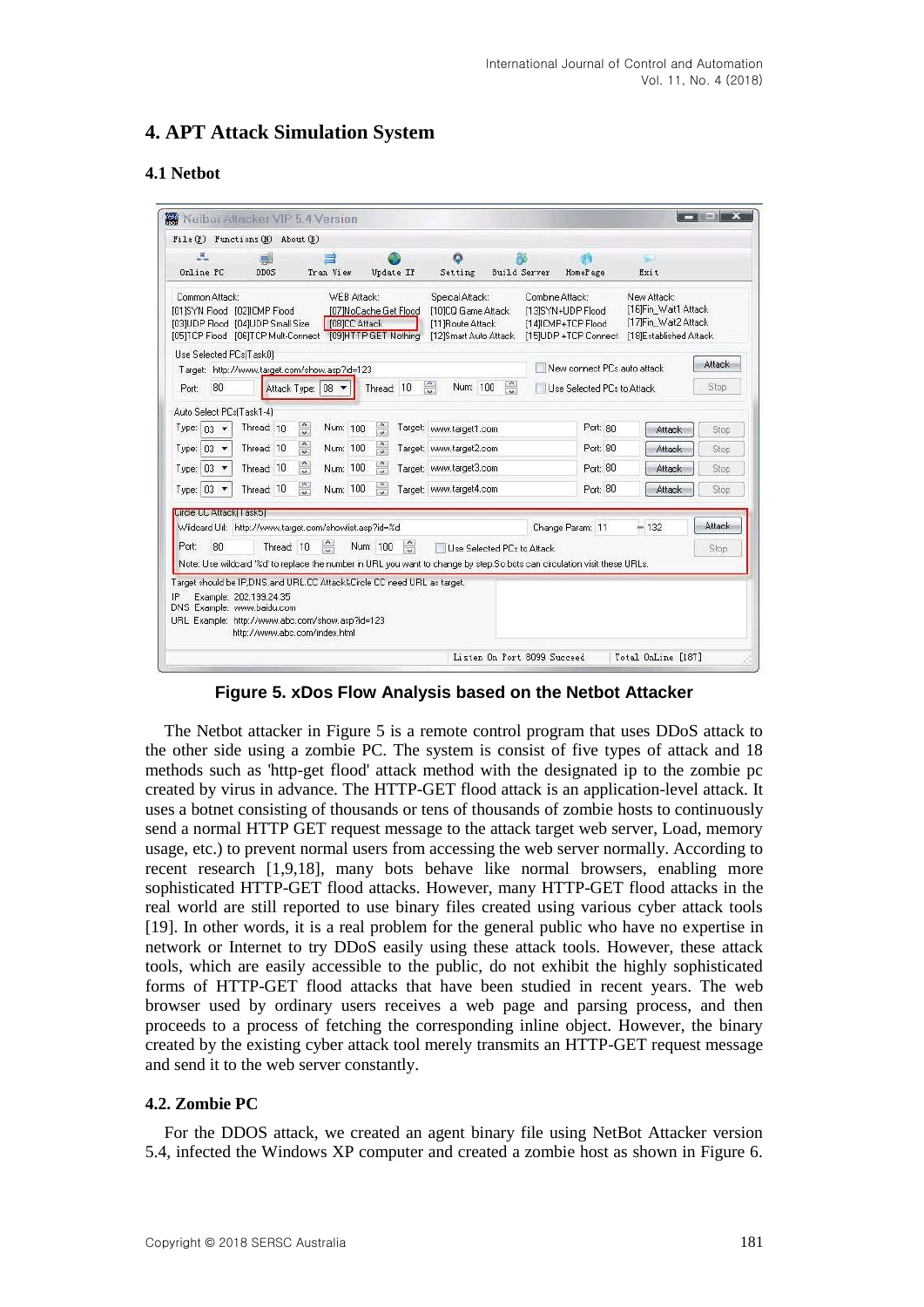The zombie host periodically accesses the C & C server and notifies itself of its presence as shown in Figure 7. In the zombie PC, the attacker periodically transmits the presence / absence of communication to the attacker through the SYN / FIN communication, and the attacker displays the current communicable zombie PC as shown in Figure 6.

| Netbot Attacker VIP 5.5 Version                                          |                                   |                                      |                 |                |      |
|--------------------------------------------------------------------------|-----------------------------------|--------------------------------------|-----------------|----------------|------|
| 文件(F) 功能(N) ?助(H)                                                        |                                   |                                      |                 |                |      |
|                                                                          |                                   |                                      |                 |                |      |
| 品<br>ਥੇ<br>哪<br>在?主机 DDOS攻? 文件??                                         | $\circ$<br>更新IP<br>程序?置           | Жö<br>配服?端<br>官方主?                   | $\bullet$<br>退出 |                |      |
|                                                                          |                                   |                                      |                 |                |      |
| IP地址/端口                                                                  | 计算机名                              | 所在地域                                 | 操作系统            | 内存<br>版本       | 状态   |
| $\Box$ 4 1. 227. 166. 161: 1025                                          | $ZOM-1$                           | 청唐꿴돕宮밑斤口                             | Win XP SP3 (B   | 512MB<br>Vip08 | 왕國   |
| $\Box$ 4 1. 227. 166. 162: 1025                                          | $ZOM-2$                           | 청唐꿴돕宮밑斤口                             | Win XP SP3 (B   | 512MB<br>Vip08 | 왕國   |
| $\Box$ 4 1.227.166.163:1025                                              | $ZOM-3$                           | 청唐꿴돔宮밑斤口                             | Win XP SP3 (B   | 512MB<br>Vip08 | 왕國   |
| $\Box$ 4 1. 227. 166. 165: 1025                                          | $ZOM-5$                           | 청唐꿴돕宮밑斤口                             | Win XP SP3 (B   | Vip08<br>512MB | 왕國   |
| $\Box$ 4 1. 227. 166. 166: 1025                                          | $ZOM-6$                           | 청唐꿴돕宮밑斤口                             | Win XP SP3 (B   | Vip08<br>512MB | 왕國   |
|                                                                          |                                   |                                      |                 |                |      |
|                                                                          |                                   |                                      |                 |                |      |
|                                                                          |                                   |                                      |                 |                |      |
|                                                                          |                                   |                                      |                 |                |      |
|                                                                          |                                   |                                      |                 |                |      |
|                                                                          |                                   |                                      |                 |                |      |
|                                                                          |                                   |                                      |                 |                |      |
|                                                                          |                                   |                                      |                 |                |      |
|                                                                          |                                   |                                      |                 |                |      |
|                                                                          |                                   |                                      |                 |                |      |
|                                                                          |                                   |                                      |                 |                |      |
| 追加??<br>100<br>◎ Win2000&2003 ◎ ??所有<br>台<br>O WinXP<br>◎ 反向??<br>◎ 取省?? |                                   |                                      |                 |                |      |
| 1?中主机下??行]                                                               | URL: http://www.nbddos.com/nb.exe |                                      |                 | ?逢             | ?中重? |
| [?中主机?出??]                                                               |                                   | URI http://www.nbddos.com/index.html |                 | ?逢             | ?中?机 |
|                                                                          |                                   | 솰桂똥왯 80 냥묘                           |                 | 뎠품瞳窟寮샙 [1]     | 35   |

**Figure 6. Zombie PC List**

| Bie Edit jaw Gr Cachae (palyon Shantou Telephony Tool) (plannet Help<br>2 由三苯定 4 4 4 4 7 4 10 12 14 14 15 16 16 16 26 27<br>۰<br>寒<br>Filter:<br>Deressies  New Asset flam<br>W.<br>Degradon<br>Pictocol Lange, 1974 and ill and was a subsequent of the person and the<br><b>COMMONS</b><br><b>PATTES ANTIQUES CON</b><br>79 0.012927<br>192.168.120.70<br>10.11 10.12<br>HTTP<br>91 GET / HTTP/L.L<br>#0 0.012#65 102.168.120.20<br>10.11.10.12<br>TOP:<br>80-2441-80 [FIN, 4CK] Seq-15 Act -1 win-84740 Lan-E<br>81 0.012916 192.168.120.20<br>10.11.10.12<br><b>HTTP</b><br>SL GET / HTTP/L.1<br>82-0.012958 192.008.120.20<br>60 2444-80 (PTN, ACK) 980-38 AUL-1 950-64240 LMI-0<br>10.11.10.17<br><b>TCP</b><br>EI 0.013044 10.11.10.12<br>83 BD+2441 [Dris, ADI] Sep+0 Act=1 afm=01231 Lan=2 HCE=1460 SACK_PERH=1<br>100,100,130,00<br>TCR:<br>84 0.015097 10.11.10.12<br>62 80-3446 TSVN, ACC SEG-D Sck-1 W10-65535 LEG-D MIS-1460 SACK_FERM-1<br>180.169.150.20<br>TCB<br>#6 p.05309A 192.568.130.20<br>90 2445-90 (ACA) Impel Ackel Winefelds LeneD<br>10.11, 10.12<br>TCP.<br>80 2446-80 [ACK] Seg=1 Ack=1 Win=64240 Lan=0<br>86 0.011201 107, 168, 120, 28<br>10.11.10.12<br>TCP<br>87-0.013266 182.165.120.20<br>10.11.10.12<br>91 GET / HTTP/1.1<br><b>HTTP</b><br>68 0.013307 102.168.120.20<br>10.11.19.11<br>TCP<br>60 2445-00 TFIN, ACK] Sep-10 Ack-1 win-64240 Lan-D<br>89 0.013371 150, 168, 150, 39<br><b>HEER</b><br><b>MIGET / HTTR/L.I.</b><br>10.11.10.10<br>90 0.013391 10.11.10.12<br>192.109.120.20<br>62.00-2449 IT/N, ACKI SHOULD ACT-1 WID-65535 LEN-1 MIS-1460 SACK_PERMILL<br>TCP<br>00 2449-BO (ACK) Sep-1 Adv-1 Win-64240 Lan-0<br>91 0.011410 102.168.120.20<br>10.11.10.12<br>TCP. | $\blacksquare$ if $X$ |
|-------------------------------------------------------------------------------------------------------------------------------------------------------------------------------------------------------------------------------------------------------------------------------------------------------------------------------------------------------------------------------------------------------------------------------------------------------------------------------------------------------------------------------------------------------------------------------------------------------------------------------------------------------------------------------------------------------------------------------------------------------------------------------------------------------------------------------------------------------------------------------------------------------------------------------------------------------------------------------------------------------------------------------------------------------------------------------------------------------------------------------------------------------------------------------------------------------------------------------------------------------------------------------------------------------------------------------------------------------------------------------------------------------------------------------------------------------------------------------------------------------------------------------------------------------------------------------------------------------------------------------------------------------------------------------------------------------------------------|-----------------------|
|                                                                                                                                                                                                                                                                                                                                                                                                                                                                                                                                                                                                                                                                                                                                                                                                                                                                                                                                                                                                                                                                                                                                                                                                                                                                                                                                                                                                                                                                                                                                                                                                                                                                                                                         |                       |
|                                                                                                                                                                                                                                                                                                                                                                                                                                                                                                                                                                                                                                                                                                                                                                                                                                                                                                                                                                                                                                                                                                                                                                                                                                                                                                                                                                                                                                                                                                                                                                                                                                                                                                                         |                       |
|                                                                                                                                                                                                                                                                                                                                                                                                                                                                                                                                                                                                                                                                                                                                                                                                                                                                                                                                                                                                                                                                                                                                                                                                                                                                                                                                                                                                                                                                                                                                                                                                                                                                                                                         |                       |
|                                                                                                                                                                                                                                                                                                                                                                                                                                                                                                                                                                                                                                                                                                                                                                                                                                                                                                                                                                                                                                                                                                                                                                                                                                                                                                                                                                                                                                                                                                                                                                                                                                                                                                                         |                       |
|                                                                                                                                                                                                                                                                                                                                                                                                                                                                                                                                                                                                                                                                                                                                                                                                                                                                                                                                                                                                                                                                                                                                                                                                                                                                                                                                                                                                                                                                                                                                                                                                                                                                                                                         |                       |
|                                                                                                                                                                                                                                                                                                                                                                                                                                                                                                                                                                                                                                                                                                                                                                                                                                                                                                                                                                                                                                                                                                                                                                                                                                                                                                                                                                                                                                                                                                                                                                                                                                                                                                                         |                       |
|                                                                                                                                                                                                                                                                                                                                                                                                                                                                                                                                                                                                                                                                                                                                                                                                                                                                                                                                                                                                                                                                                                                                                                                                                                                                                                                                                                                                                                                                                                                                                                                                                                                                                                                         |                       |
|                                                                                                                                                                                                                                                                                                                                                                                                                                                                                                                                                                                                                                                                                                                                                                                                                                                                                                                                                                                                                                                                                                                                                                                                                                                                                                                                                                                                                                                                                                                                                                                                                                                                                                                         |                       |
|                                                                                                                                                                                                                                                                                                                                                                                                                                                                                                                                                                                                                                                                                                                                                                                                                                                                                                                                                                                                                                                                                                                                                                                                                                                                                                                                                                                                                                                                                                                                                                                                                                                                                                                         |                       |
|                                                                                                                                                                                                                                                                                                                                                                                                                                                                                                                                                                                                                                                                                                                                                                                                                                                                                                                                                                                                                                                                                                                                                                                                                                                                                                                                                                                                                                                                                                                                                                                                                                                                                                                         |                       |
|                                                                                                                                                                                                                                                                                                                                                                                                                                                                                                                                                                                                                                                                                                                                                                                                                                                                                                                                                                                                                                                                                                                                                                                                                                                                                                                                                                                                                                                                                                                                                                                                                                                                                                                         |                       |
|                                                                                                                                                                                                                                                                                                                                                                                                                                                                                                                                                                                                                                                                                                                                                                                                                                                                                                                                                                                                                                                                                                                                                                                                                                                                                                                                                                                                                                                                                                                                                                                                                                                                                                                         |                       |
|                                                                                                                                                                                                                                                                                                                                                                                                                                                                                                                                                                                                                                                                                                                                                                                                                                                                                                                                                                                                                                                                                                                                                                                                                                                                                                                                                                                                                                                                                                                                                                                                                                                                                                                         |                       |
|                                                                                                                                                                                                                                                                                                                                                                                                                                                                                                                                                                                                                                                                                                                                                                                                                                                                                                                                                                                                                                                                                                                                                                                                                                                                                                                                                                                                                                                                                                                                                                                                                                                                                                                         |                       |
|                                                                                                                                                                                                                                                                                                                                                                                                                                                                                                                                                                                                                                                                                                                                                                                                                                                                                                                                                                                                                                                                                                                                                                                                                                                                                                                                                                                                                                                                                                                                                                                                                                                                                                                         |                       |
|                                                                                                                                                                                                                                                                                                                                                                                                                                                                                                                                                                                                                                                                                                                                                                                                                                                                                                                                                                                                                                                                                                                                                                                                                                                                                                                                                                                                                                                                                                                                                                                                                                                                                                                         |                       |
|                                                                                                                                                                                                                                                                                                                                                                                                                                                                                                                                                                                                                                                                                                                                                                                                                                                                                                                                                                                                                                                                                                                                                                                                                                                                                                                                                                                                                                                                                                                                                                                                                                                                                                                         |                       |
|                                                                                                                                                                                                                                                                                                                                                                                                                                                                                                                                                                                                                                                                                                                                                                                                                                                                                                                                                                                                                                                                                                                                                                                                                                                                                                                                                                                                                                                                                                                                                                                                                                                                                                                         |                       |
| 80 2445-80 (FIN, ADI) Senits Acked win-64240 Laned<br>92.0.013492 157,588,170.29<br>15.11.16.12<br>TCP.                                                                                                                                                                                                                                                                                                                                                                                                                                                                                                                                                                                                                                                                                                                                                                                                                                                                                                                                                                                                                                                                                                                                                                                                                                                                                                                                                                                                                                                                                                                                                                                                                 |                       |
| 93 0.013515 10.11.10.17<br>190.168.130.30<br>62 80-2450 [SVM, ACK] SEGAD ACE-C attradition centralians sack remeal.<br>TCF                                                                                                                                                                                                                                                                                                                                                                                                                                                                                                                                                                                                                                                                                                                                                                                                                                                                                                                                                                                                                                                                                                                                                                                                                                                                                                                                                                                                                                                                                                                                                                                              |                       |
| 90 2450+80 [ACI] Exp-1 Ack+1 Wfn=64240 Latt=0<br>94 0.013358 102,168,120.20<br>10.11.10.12<br>TCP:                                                                                                                                                                                                                                                                                                                                                                                                                                                                                                                                                                                                                                                                                                                                                                                                                                                                                                                                                                                                                                                                                                                                                                                                                                                                                                                                                                                                                                                                                                                                                                                                                      |                       |
| 95 0.01 FATI 192.165.120.28<br>10.11.10.12<br><b>HTTP</b><br>ML GET / HETRUS I                                                                                                                                                                                                                                                                                                                                                                                                                                                                                                                                                                                                                                                                                                                                                                                                                                                                                                                                                                                                                                                                                                                                                                                                                                                                                                                                                                                                                                                                                                                                                                                                                                          |                       |
| 96.0.013657 102.168.120.20<br>10.11.10.13<br>40 2449-60 Ditk, ADC Seguie Advis sin-64240 Len-D<br>TE #                                                                                                                                                                                                                                                                                                                                                                                                                                                                                                                                                                                                                                                                                                                                                                                                                                                                                                                                                                                                                                                                                                                                                                                                                                                                                                                                                                                                                                                                                                                                                                                                                  |                       |
| 97 9 911711 197.168.120.20<br>10.11.10.12<br><b>HTTP</b><br><b>91 GET / HTTP/S.1</b>                                                                                                                                                                                                                                                                                                                                                                                                                                                                                                                                                                                                                                                                                                                                                                                                                                                                                                                                                                                                                                                                                                                                                                                                                                                                                                                                                                                                                                                                                                                                                                                                                                    |                       |
| 98 0.013753 192.199.170.20<br>VS 2450-80 TriN, ADC SEU-38 AODS Win-64240 LenaD<br>10.11.10.12<br>大丈夫                                                                                                                                                                                                                                                                                                                                                                                                                                                                                                                                                                                                                                                                                                                                                                                                                                                                                                                                                                                                                                                                                                                                                                                                                                                                                                                                                                                                                                                                                                                                                                                                                    |                       |
| 95 0.013876 10.15.10.13<br>62 80-2451 [UVM, ACH] Seq-0 Act-1 win-01525 Len-5 MSS-1400 DACK FERM-1<br>160.168.120.30<br>学仁良                                                                                                                                                                                                                                                                                                                                                                                                                                                                                                                                                                                                                                                                                                                                                                                                                                                                                                                                                                                                                                                                                                                                                                                                                                                                                                                                                                                                                                                                                                                                                                                              |                       |
| 82 80+2412 TSYN, AD() Seg=0 Ack=1 w\n=E9531 Lan=0 H10=1460 SACK_PERM=1<br>100 0.011927 10.11:10.12<br>180.168.120.20<br>TCP:                                                                                                                                                                                                                                                                                                                                                                                                                                                                                                                                                                                                                                                                                                                                                                                                                                                                                                                                                                                                                                                                                                                                                                                                                                                                                                                                                                                                                                                                                                                                                                                            |                       |
| 141 0.413928 107.169.170.78<br>60 2451-89 (ACH) tegal acked Winefalled Lenau<br>19.11.19.12<br><b>TCP</b>                                                                                                                                                                                                                                                                                                                                                                                                                                                                                                                                                                                                                                                                                                                                                                                                                                                                                                                                                                                                                                                                                                                                                                                                                                                                                                                                                                                                                                                                                                                                                                                                               |                       |
| 100 9.013957 192.104.139.20<br>10.11.10.17<br>00 2452-80 [ACE] Eag-1 Act-1 Win-54240 Lan-D<br>TCF                                                                                                                                                                                                                                                                                                                                                                                                                                                                                                                                                                                                                                                                                                                                                                                                                                                                                                                                                                                                                                                                                                                                                                                                                                                                                                                                                                                                                                                                                                                                                                                                                       |                       |
| 101 0.014035 197.168.120.20<br>VI GET / HTTP/S.1<br>15.11.19.12<br>HTTP                                                                                                                                                                                                                                                                                                                                                                                                                                                                                                                                                                                                                                                                                                                                                                                                                                                                                                                                                                                                                                                                                                                                                                                                                                                                                                                                                                                                                                                                                                                                                                                                                                                 |                       |
| 104 0.054035 10.12.10.12<br>130.166.120.20<br>62 80-2453 [SYN, ACK] Senwe act=1 afra@SERS Lenwe MIS=1460 sack_PERM=1<br>共同                                                                                                                                                                                                                                                                                                                                                                                                                                                                                                                                                                                                                                                                                                                                                                                                                                                                                                                                                                                                                                                                                                                                                                                                                                                                                                                                                                                                                                                                                                                                                                                              |                       |
| 101 0.014068 102,108,130.30<br>10.11.10.11<br>60 2453-80 [ACK] Emp-1 Adr=1 Wfn=64240 Lan=0<br><b>JCP:</b>                                                                                                                                                                                                                                                                                                                                                                                                                                                                                                                                                                                                                                                                                                                                                                                                                                                                                                                                                                                                                                                                                                                                                                                                                                                                                                                                                                                                                                                                                                                                                                                                               |                       |
| NO 2451-80 TFIN, ACKI SERVER ACK-1 WIN-64340 LEN-D<br>106 0.014114 192.188.120.20<br>15, 11, 10, 12<br>TCF:                                                                                                                                                                                                                                                                                                                                                                                                                                                                                                                                                                                                                                                                                                                                                                                                                                                                                                                                                                                                                                                                                                                                                                                                                                                                                                                                                                                                                                                                                                                                                                                                             |                       |
| 167.0.014177 162.164.170.30<br>10.11.10.13<br><b>HETP</b><br><b>ML GET F HETPLE.L</b>                                                                                                                                                                                                                                                                                                                                                                                                                                                                                                                                                                                                                                                                                                                                                                                                                                                                                                                                                                                                                                                                                                                                                                                                                                                                                                                                                                                                                                                                                                                                                                                                                                   |                       |
| 106 0.014196 10.11.10.12<br>100:168.320.20<br>67 89-3434 [SrM, AOI] Senvo Ack=1 Why=91111 Lam=2 MED=1460 SACK_PERM=1<br>TER <sup>1</sup>                                                                                                                                                                                                                                                                                                                                                                                                                                                                                                                                                                                                                                                                                                                                                                                                                                                                                                                                                                                                                                                                                                                                                                                                                                                                                                                                                                                                                                                                                                                                                                                |                       |
| 109 0.014234 192.168.120.20<br>10.11.10.13<br>60 2454-60 [ACK] 560-1 ACK-1 Win=54240 Lenvo<br>TCF:                                                                                                                                                                                                                                                                                                                                                                                                                                                                                                                                                                                                                                                                                                                                                                                                                                                                                                                                                                                                                                                                                                                                                                                                                                                                                                                                                                                                                                                                                                                                                                                                                      |                       |
| ILD 0.004270 192.169.120.20<br>16.11.15.12<br><b>TCP</b><br>00 2453-80 DIN, ACKT SMO-38 Ack-2 Win-54240 Lan-0                                                                                                                                                                                                                                                                                                                                                                                                                                                                                                                                                                                                                                                                                                                                                                                                                                                                                                                                                                                                                                                                                                                                                                                                                                                                                                                                                                                                                                                                                                                                                                                                           |                       |
| 111 0.014331 192.105.100.20<br>10.11.10.17<br><b>MI GET / HTTP/S.1</b><br><b>HETP</b>                                                                                                                                                                                                                                                                                                                                                                                                                                                                                                                                                                                                                                                                                                                                                                                                                                                                                                                                                                                                                                                                                                                                                                                                                                                                                                                                                                                                                                                                                                                                                                                                                                   |                       |
| 112 0.014386 192.168.120.20<br>15.11.10.13<br>60 2453-80 Driv. ADC 200-38 Advd advd annual unt-0<br>TCP:                                                                                                                                                                                                                                                                                                                                                                                                                                                                                                                                                                                                                                                                                                                                                                                                                                                                                                                                                                                                                                                                                                                                                                                                                                                                                                                                                                                                                                                                                                                                                                                                                |                       |
| II3 0.014408 10.11.10.12<br>103:160.220:20<br>555 WETP./1.1 200 DK (twst./html)<br><b>HTTP</b>                                                                                                                                                                                                                                                                                                                                                                                                                                                                                                                                                                                                                                                                                                                                                                                                                                                                                                                                                                                                                                                                                                                                                                                                                                                                                                                                                                                                                                                                                                                                                                                                                          |                       |
| with a real contraction to be taken as well be done to as<br>which have a series from a<br>and control of characteristics<br><b>CONTRACTOR</b>                                                                                                                                                                                                                                                                                                                                                                                                                                                                                                                                                                                                                                                                                                                                                                                                                                                                                                                                                                                                                                                                                                                                                                                                                                                                                                                                                                                                                                                                                                                                                                          |                       |

**Figure 7. Capture Communication History on Zombie PC using Wireshark**

Attackers now control infected zombie hosts remotely through a C&C server, which will attempt five types of attacks. The NetBot Attacker C&C server commanded the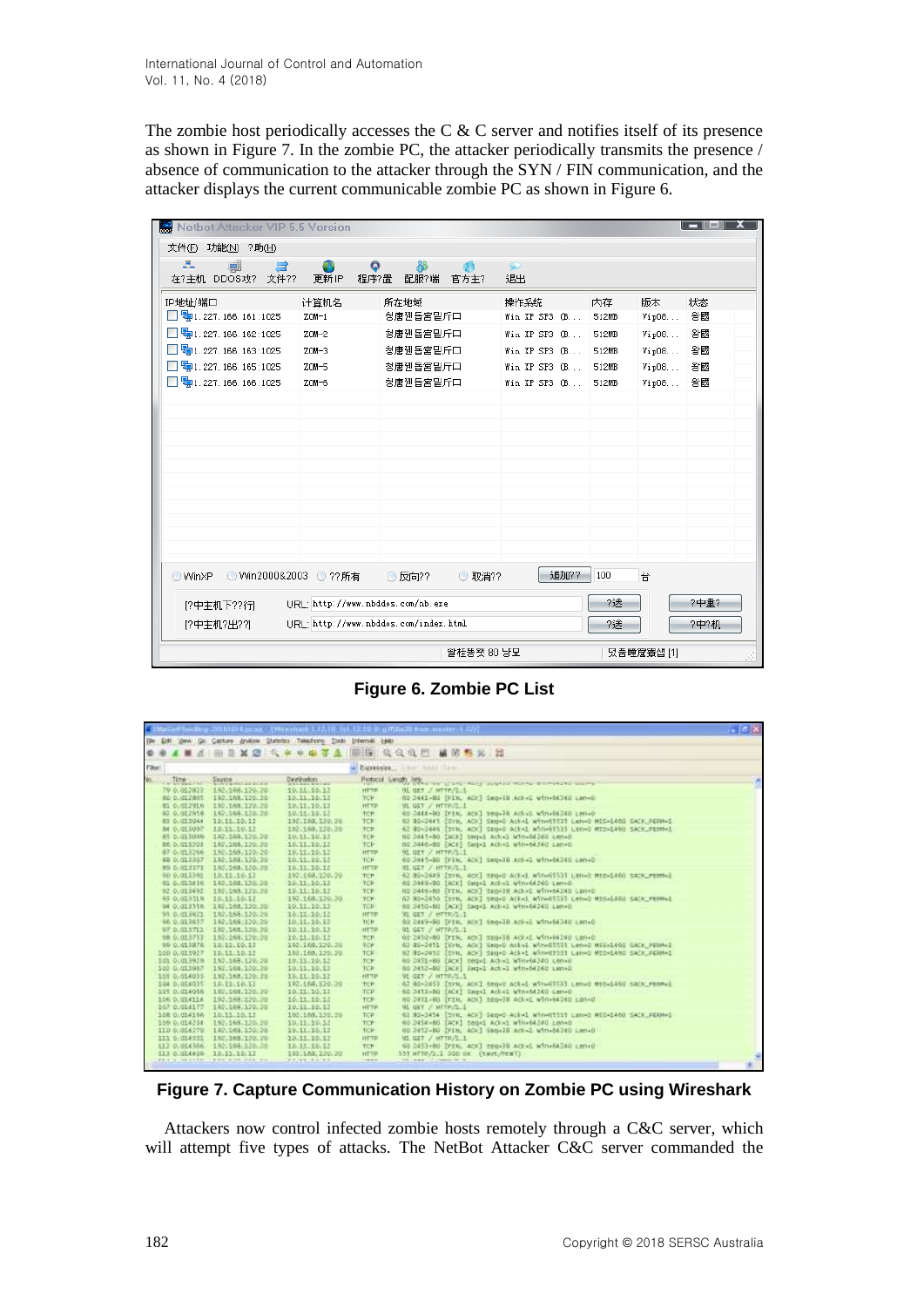zombie host to attack the web server using the basic parameters of the HTTP GET flood attack (10 threads and 10 attack packets per second). On the other hand, in the main page of the web server, two inline objects are embedded, and another external web server is hyperlinked as shown in Figure 6. Table 1 summarizes the various parameter values used in the experiment.

| <b>Field</b>      | <b>Parameters</b>                   |  |
|-------------------|-------------------------------------|--|
| <b>NetFlow</b>    | Inactive timer $= 15$ sec           |  |
|                   | active timer $=$ 30 min             |  |
| Netbot C&C Server | Number of threads $= 10$            |  |
|                   | Number of HTTP GET request $= 10/s$ |  |

### **Table 1. Experimental Parameters**

The experiment scenario is as follows to compare the occurrence of HTTP GET flood attack traffic from the zombie host and normal web server access as follows.

- Run Internet Explorer web browser on the zombie host

- Zombie host attempts to attack HTTP GET flood for 2 minutes by remote control of C&C server

- 2 minutes stop attack
- Attack for 2 minutes
- After a 2 minute attack, a normal web server access from a zombie host

### **5. Conclusions**

APT attacks are long term and persistent attacks aimed at specific organizations, regardless of the means and methods used to achieve them. The attacker performs an intensive investigation into the target organization in advance, and intrudes mainly through e-mail using social engineering. APT attacks are cyber crimes aimed at securing confidential information of organizations and countries. As a result of cyber terrorism, cybercrime has become a serious social problem both in the world and in Korea. In APT attack, Hyundai Capital, Auction, SK Communications, and Nonghyup. These APT attacks are increasing. Therefore, APT security research is needed. as APT attack penetrates, various behaviors such as network behavior change, register behavior change, and OS behavior change are analyzed. However, there is a lack of a countermeasure against APT attack according to user's behavior. Currently, various companies are launching a number of APT attack countermeasure solutions, but the effect is not much different from existing intrusion detection systems. Conventional countermeasures such as firewalls, IDS / IPS, and anti-virus are needed to respond to evolving forms of attacks in introducing specialized APT-enabled technologies. This security solution can be applied to the organization's consistent security policy, and it is possible for an attacker to defend against basic attacks during multiple attacks that APT attacks use. The intrusion detection system based on the decision tree using the behavior analysis to analyze the behavior of the existing APT malicious code in order to defend the APT attack that is intelligently changed after infiltration into the system, Of-sight detection. Therefore, the proposed system recognizes the possibility of initial intrusion and can minimize damage area through quick response from APT attack. Intelligent smartphone security based on user behavior using cloud computing aims to protect smartphone users from leaks and illegal charging of users and to prevent smart phones from being used for APT attacks. Intelligent smartphone security model based on user behavior intelligently responds to malicious codes that are difficult to detect. Behavior-based techniques have a series of processes that detect, analyze, block, and alarm actions, such as process, network,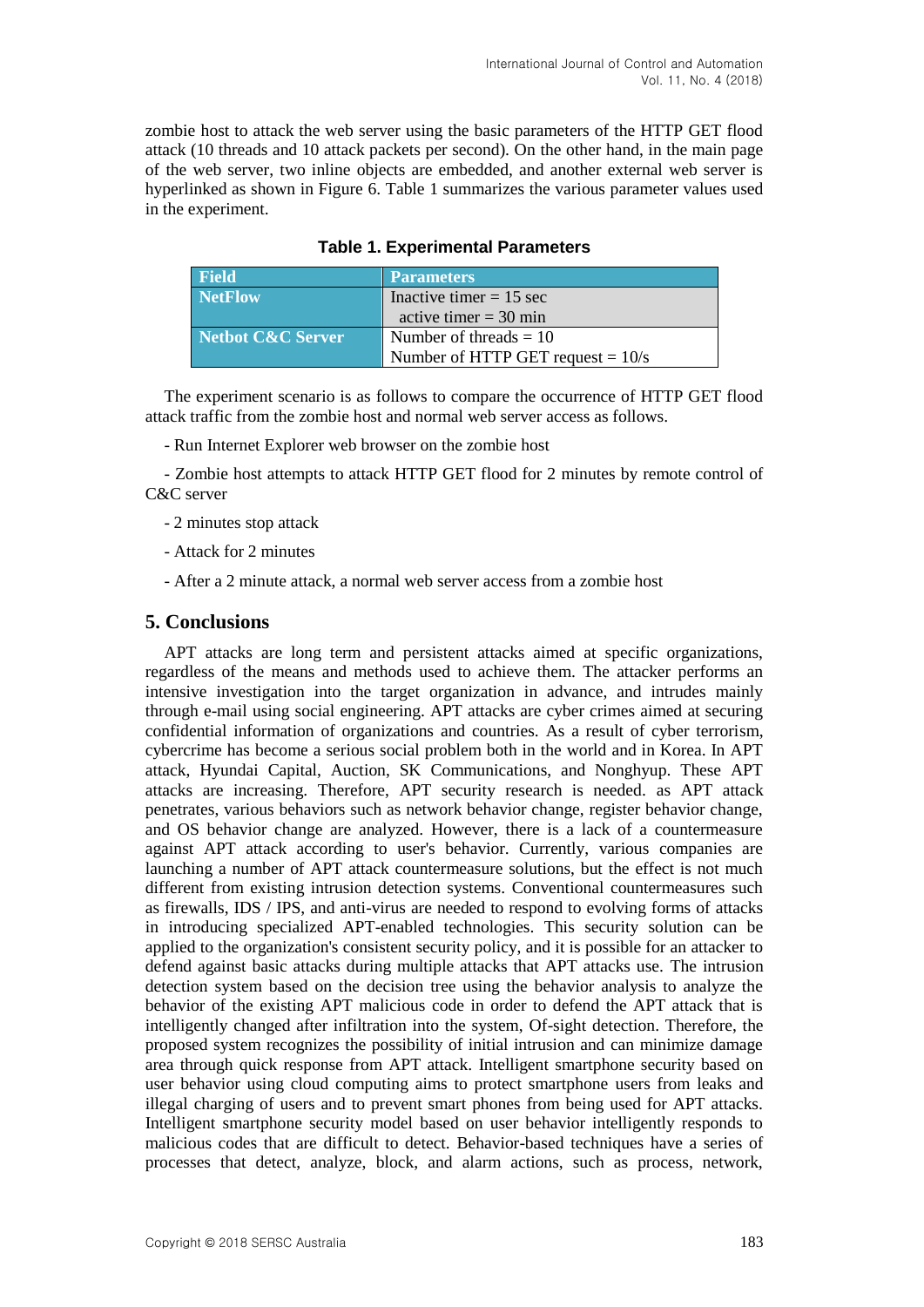registry, driver, and authority, after detecting malicious code. In addition, step-by-step processes and user behavior-driven techniques enable in-depth detection and prevention. Since NetFlow information is the default information provided by most routers and switches running on the Internet today, there is no need to install a new device specifically on the network to extract attack traffic information. Because application level attacks, such as HTTP GET flood attacks using a huge number of zombie hosts that make up botnets, use the normal network layer protocol, most of the existing attack detection methods are handled through deep packet inspection in application clusters. However, attack detection techniques that operate at the application layer are implemented near victim hosts that are vulnerable to attack rather than the origin of the attack. In addition, detection methods at the application layer are very complex in their implementation and operation.

In this paper, we constructed testbad for APT attack detection intelligently and proposed a intelligent technique to analyze pattern and behavior using Net Flow data. And we generated test data based on scenarios to detect anomaly that has network traffic flow information. A test bed was constructed and a tool for analyzing source IP, packet, byte and source port / destination port based on the traffic quality was developed by test scenarios of simulation attack. we will study use this testbed to create test scenarios for various APT attacks, and to provide an intelligent search method for attacks.

### **References**

- [1] C. Tankard, "Persistent threats and how to monitor and deter them", Network security, vol. 2011, no. 8, **(2011)** August, pp. 16-19.
- [2] P. Chwalinkski, R. Belavkin and X. Cheng, "Detection of Application Layer DDoS Attack with Clustering and Likelihood Analysis", Proceedings of Globecom, **(2013)**.
- [3] T. Yatagai, T. Isohara and I. Sasase, "Detection of HTTP-GET flood Attack Based on Analysis of Page Access Behavior", Proceeding of IEEE Pacific Rim Conference, **(2007)**, pp. 232-235.
- [4] D. Dittrich and F. Sven, "P2P as botnet command and control: a deeper insight", Proceedings of the 3rd International Conference on Malicious and Unwanted Software, **(2008)**, pp. 41-48.
- [5] B. Claise, "Specification of the IP Flow Information Export (IPFIX) Protocol for the Exchange of IP Traffic Flow Information", IETF working group, **(2013)**.
- [6] B. Mah, "An Empirical Model of HTTP NetworkTraffic", Proceedings of INFOCOM'97, **(1997)**, pp. 592-600.
- [7] W. Lu and S. Yu, "An HTTP Flooding Detection Method Based on Browser Behavior", Proceedings of Computational Intelligence and Security, **(2006)**, pp. 1151-1154.
- [8] Y. Choi, I. Kim, J. Oh and J. Jang, "AIGG Threshold Based HTTP GET Flooding Attack Detection", Proceedings of WISA, **(2012)**.
- [9] M. Srivatsa, A. Iyengar, J. Yin and L. Liu, "Mitigating application-level denial of service attacks on Web servers: A client-transparent approach", ACM Trans. on the Web, vol. 2, no. 3, Article 15, **(2008)** July.
- [10] C. M. Chen, B. C. Jeng, C. R. Yang and G. H. Lai, "Tracing denial of service origin: Ant colony approach", Applications of Evolutionary Computing, Springer Berlin Heidelberg, **(2006)**, pp. 286-295.
- [11] X. Yin, W. Yurcik, M. Treaster, Y. Li and K. Lakkaraju, "VisFlowConnect: netflow visualizations of link relationships for security situational awareness", Proceedings of the 2004 ACM workshop on Visualization and data mining for computer security, **(2004)**, pp. 26-34.
- [12] D. Huistra, "Detecting Reflection Attacks in DNS Flows", Proceedings of 19th Twente Student Conference on IT, **(2013)**.
- [13] L. Bilge, D. Balzarotti, W. Robertson, E. Kirda and C. Kruegel, "Disclosure: detecting botnet command and control servers through large-scale netflow analysis", Proceedings of the 28th Annual Computer Security Applications Conference, **(2012)**, pp. 129-138.
- [14] C. Estan, K. Keys, D. Moore and G. Varghese, "Building a better NetFlow", ACM SIGCOMM Computer Communication Review, vol. 34, no. 4, **(2004)**, pp. 245-256.
- [15] H. Choi and J. O. Limb, "A Behavioral Model of Web Traffic", Proceedings of Seventh International Conference on Network Protocols, **(1999)**, pp. 327-334.
- [16] S. Yu, G. Zhao, S. Guo, Y. Xiang and A. V. Vasilakos, "Browsing Behavior Mimicking Attackson Popular Web Sites for Large Botnets", Proceedings of IEEE INFOCOM WKSHPS, **(2011)**, pp. 947-951.
- [17] K. S. Han and E. G. Im, "A Study on the Analysis of Netbot and Design of Detection Framework", Proceedings of Joint Workshop on Information Security, **(2009)**, pp. 1-12.
- [18] P. Giura and W. Wang, "A Context-Based Detection Framework for Advanced Persistent Threats", International Conference on Cyber Security, IEEE, **(2012)**, pp. 69-74.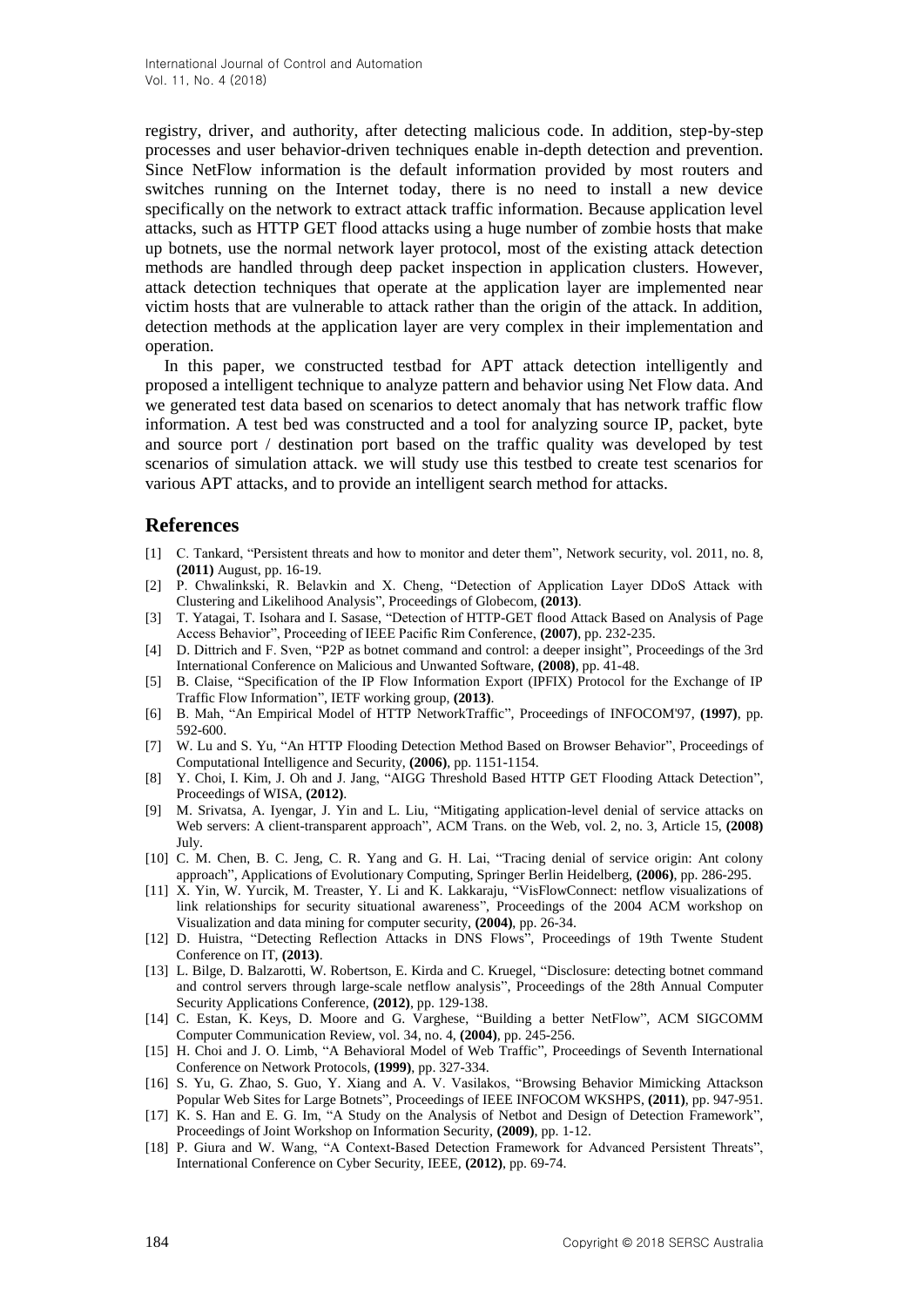- [19] J. Shenk, "Learning from Logs: SANS Eighth Annual 2012 Log and Event Management Survey Results", SNAS, **(2012)**.
- [20] J. Manyika, M. Chui, B. Brown, J. Bughin, R. Dobbs, C. Roxburgh and A. Hung Byers, "Big Data : The Next Frontier for Innovation, Competition, and Productivity", McKinsey Global Institute (MGI)., **(2011)**.
- [21] W. Lee, S. J. Stolfo and K. W. Mok, "A Data Mining Framework for Building Intrusion Detection Models", IEEE Symposium on Security and Privacy, **(1999)** May, pp. 120-131.
- [22] W. Wang and S. Gombault, "Efficient Detection of DDoS Attacks with Important Attributes", Risks and Security of Internet and Systems, CRiSIS '08. Third International Conference, **(2008)** October, pp. 61-67.
- [23] R. Vijayasarathy, B. Ravindran and S. V. Raghavan, "A System Approach to Network Modeling for DDoS Detection using Naive Bayesian Classifier", Communication Systems and Networks (COMSNETS), 2011 Third International Conference, **(2011)** January, pp. 1-10.
- [24] M. Zubair Shafiq, S. Momina Tabish and M. Farooq, "PE-Probe: Leveraging Packer Detection and Structural Information to Detect Malicious Portable Executables", Virus Bulletin Conference, **(2009)**, pp. 29-33.
- [25] J. Lee, K. Jeong and H. Lee, "Detecting Metamorphic Malwares using Code Graphs", Proceedings of the 2010 ACM symposium on applied computing, **(2010)**, pp. 1970-1977.
- [26] D. Krishna Sandeep Reddy and A. K. Pujari, "N-gram analysis for computer virus detection", vol. 2, no. 3, **(2006)**, pp. 231-239.
- [27] P. Giura and W. Wang, "A Context-Based Detection Framework for Advanced Persistent Threats", International Conference on Cyber Security (CyberSecurity), **(2012)**, pp. 69-74.
- [28] Y. Fukushimayz, A. Sakaiy, Y. Horiyz and K. Sakuraiyz, "A Behavior Based Malware Detection Scheme for Avoiding False Positive", 2010 6th IEEE Workshop on Secure Network Protocols (NPSec), **(2010)**, pp. 79-84.
- [29] P. Trinius, T. Holz, J. Gobel and F. C. Freiling, "Visual Analysis of Malware Behavior Using Treemaps and Thread Graphs", 6th International Workshop on Visualization for Cyber Security, **(2009)**, pp. 33-38.
- [30] R. Tian, L. M. Batten and S. C. Versteeg, "Function Length as a Tool for Malware Classification", 3rd International Conference on Malicious and Unwanted Software (MALWARE), **(2008)**, pp. 69-76.

#### **Authors**



**Seong-Uk Park,** Graduate Student Computer Engneering, Daejeon University 62,Daehak-ro, Dong-gu, Daejeon, S.Korea Major: Software Engneering Email: pppforte@gmail.com



**Sun-Myung Hwang**, received received his M.S. and Ph.D. from the Department of Computer Engineering University, Seoul, Korea, in 1984 and 1987, respectively. he was a Dean of College of Engineering in Daejeon University, and a Professor in a Computer Engineering department in Daejeon University. His recent research interests include SPI (Software Process Improvement), SW quality evaluation and testing technique.